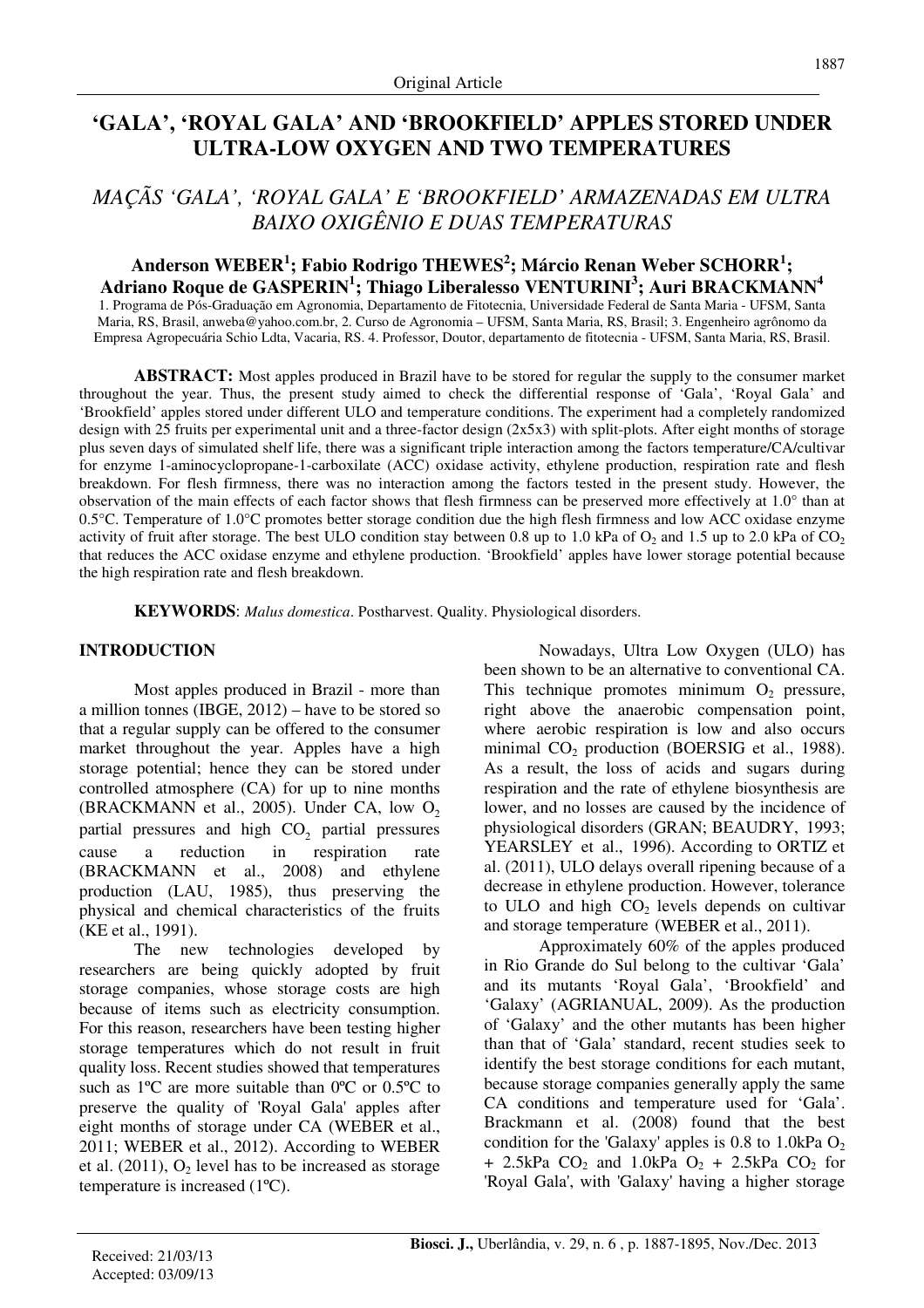potential than 'Royal Gala'. The present study aimed to check the differential response of 'Gala', 'Royal Gala' and 'Brookfield' apples stored under different ULO and temperature conditions.

#### **MATERIAL AND METHODS**

The experiment was carried out at Department of Plant Science from the Federal University of Santa Maria (UFSM). The fruits were harvested in a commercial orchard located in Vacaria, RS, and selected previous to the application of the treatments: injured and/or damaged fruits were discarded, and the experimental units were then homogenized.

The experiment had a completely randomized design with 25 fruits per experimental unit. A three-factor design (2x5x3) with split-plots was used. The main plot was composed of two temperatures  $(0.5 \text{ and } 1.0^{\circ}\text{C})$ ; the subplot, of five CA conditions [1] 1.2kPa  $O_2$  and 2.5kPa  $CO_2$ ; [2] 1.2kPa  $O_2$  and 2.0kPa  $CO_2$ , [3] 1.0kPa  $O_2$  and 2.0kPa  $CO_2$ , [4] 0.8kPa  $O_2$  and 2.0kPa  $CO_2$  and [5] 0.8kPa  $O_2$  and 1.5kPa  $CO_2$ ; and the subsubplot was composed of three cultivars ('Gala', 'Royal Gala' and 'Brookfield').

The fruits were stored for eight months in hermetically small experimental chambers (volume  $= 0.232 \text{m}^3$ ) which were connected to a control unit with gas analyzers. The mini-chambers were placed inside 48m<sup>3</sup> cold storage room. Relative humidity inside the mini-chambers was maintained constant at 96±1%.

The desired CA conditions were created by injecting nitrogen  $(N_2)$  from a generator that uses the Pressure Swing Adsorption (PSA) technology. By means of the  $N_2$  dilution method,  $O_2$  partial pressure was reduced to the level previously established for each treatment. The desired  $CO<sub>2</sub>$ conditions were obtained by injecting it from high pressure cylinders into the experimental chambers. During the storage period, the partial pressure of the gases  $(O_2 \text{ and } CO_2)$  was monitored and corrected daily by Shelle<sup>®</sup> gas controller, which was calibrated weekly with standard gases.

Fruit quality analyses were performed after eight months of storage plus seven days at  $20\pm1^{\circ}C$ (UR 84±5%) to simulate the shelf life period. The assessed variables were: a) *ACC oxidase activity*, according to the methodology proposed by BUFLER (1986); b) *Ethylene production*: detected by a Varian® Star 3400CX gas chromatograph; a 2.0m Porapak® N column was used as the

stationary phase, and nitrogen was used as the mobile phase. The temperatures respectively used for column, injector and detector were 90ºC, 140ºC and 200ºC. About 1.5kg of fruit mass was placed in airtight 5L glass containers for a specified period of time. A 1mL sample was then removed from the headspace of each container and injected into the gas chromatograph. Average values were obtained in ppm and later converted and expressed in µL  $C_2\overline{H}_4$  kg<sup>-1</sup>h<sup>-1</sup>; c) *Respiration rate*: obtained by circulation the gas from the fruits of the same containers used to determine ethylene through an *Agri-datalog*® gas analyzer and expressed in mL  $CO<sub>2</sub>$  kg<sup>-1</sup>h<sup>-1</sup> as a function of fruit mass, free volume in the container, closing time and the  $CO<sub>2</sub>$ concentration found in the containers; d) *Flesh breakdown*: determined by the number of fruits which had darkened patches on the flesh when cut into several longitudinal slices; e) *Soluble solids* (SS): determined with a manual refractometer; the reading was adjusted as a function of the effect of temperature and expressed in °Brix; f) *Mealiness*: determined subjectively by analysis fruits that showed mealy flesh, i.e., with low juiciness, and expressed in percentage; g) *Flesh firmness*: determined with a penetrometer (11mm plunger), pushed into the two opposite sides of the equatorial axis area of the fruit whose epidermis had been previously removed, expressed in Newtons (N); h) *Titatrable acidity*: 10mL of juice was diluted in 100mL distilled water and titrated with a solution of NaOH 0.1N up to pH8.1, expressed in meq $100 \text{mL}^{-1}$ ;

Prior to analysis of variance (ANOVA), the data were tested for normality and homogeneity of errors by the Lilliefors and Bartlett's tests, respectively. The parameters without normality of errors were transformed by the formula arc.sine( $(x+0,5)/100$ ),<sup>1/2</sup> and the parameters with heteroscedastic errors were transformed by the formula  $log_{10}(x + 1.0)$  for subsequent analysis of variance together with the other parameters. The means were compared by the Tukey's test at 5% level of probability.

### **RESULTS AND DISCUSSION**

After eight months' storage plus seven days of simulated shelf life, there was a significant triple interaction among the factors temperature/CA/cultivar for enzyme 1 aminocyclopropane-1-carboxilate (ACC) oxidase activity, ethylene production (Table 1), respiration rate and flesh breakdown (Table 2).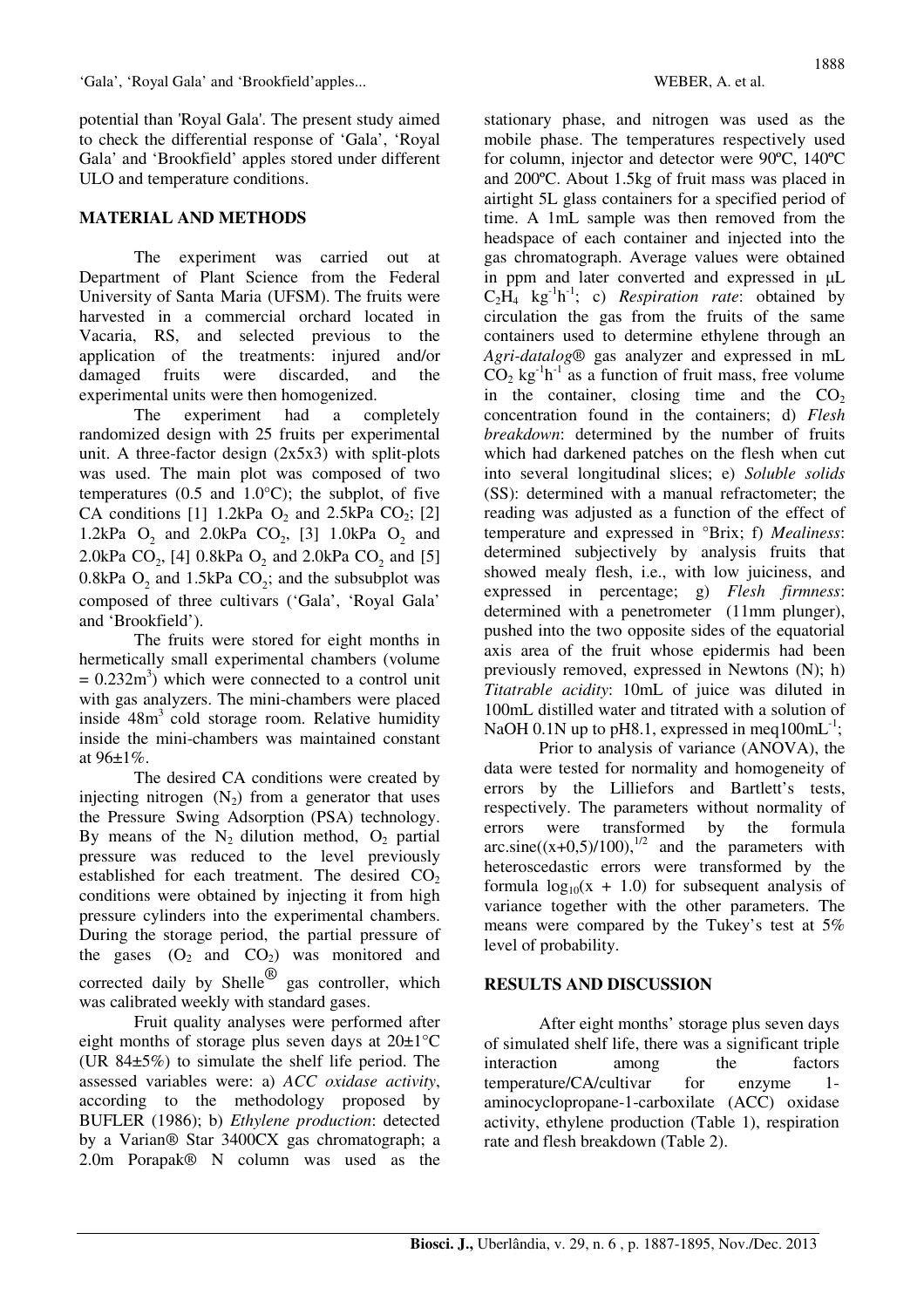|  |  | Table 1. ACC (1-aminocyclopropane-1-carboxilate) oxidase activity and ethylene production rate of 'Gala', |  |  |  |  |  |
|--|--|-----------------------------------------------------------------------------------------------------------|--|--|--|--|--|
|  |  | 'Royal Gala' and 'Brookfield' apples after eight months stored at different CA conditions and             |  |  |  |  |  |
|  |  | temperature plus seven days shelf life at $20^{\circ}$ C.                                                 |  |  |  |  |  |

|                 |                         |                     | <b>ACC</b> Oxidase activity     |                   |                    | Ethylene production rate        |                    |  |  |  |
|-----------------|-------------------------|---------------------|---------------------------------|-------------------|--------------------|---------------------------------|--------------------|--|--|--|
|                 | Treatments              |                     | $(\eta L C_2H_4 g^{-1} h^{-1})$ |                   |                    | $(\mu L C_2H_4 kg^{-1} h^{-1})$ |                    |  |  |  |
|                 |                         | Gala                | Royal Gala                      | Brookfield        | Gala               | Royal Gala Brookfield           |                    |  |  |  |
|                 | Initial analysis        | 19.6                | 17.4                            | 17.4              | 0.48               | 0.52                            | 1.37               |  |  |  |
|                 | $1.2 + 2.5$             | $37.1 \text{ a}B^*$ | 40.7 <sub>b</sub> B             | 62.9 aA           | $0.15$ bAB         | 0.10 <sub>bB</sub>              | $0.22$ aA          |  |  |  |
|                 | $1.2 + 2.0$             | 42.8 aB             | 60.4 aA                         | 58.8 aA           | $0.52$ aA          | $0.27$ aB                       | $0.24$ aB          |  |  |  |
| $0.5^{\circ}$ C | $1.0 + 2.0$             | 38.0 aB             | 31.8 cC                         | 55.7 aA           | $0.54$ aA          | $0.11$ bB                       | $0.17$ aB          |  |  |  |
|                 | $0.8 + 2.0$             | 30.8 bA             | 22.2 dB                         | 33.1 bA           | 0.24 <sub>bA</sub> | $0.09$ bB                       | $0.18$ aAB         |  |  |  |
|                 | $0.8 + 1.5$             | 18.8 cB             | 16.6 eB                         | 35.7 bA           | 0.22 <sub>bA</sub> | 0.08 <sub>bB</sub>              | 0.17aAB            |  |  |  |
|                 |                         |                     |                                 |                   |                    |                                 |                    |  |  |  |
|                 | $1.2 + 2.5$             | 33.6 bB             | 36.0 bB                         | 53.2 aA           | 0.20aAB            | $0.13$ bB                       | $0.25$ aA          |  |  |  |
|                 | $1.2 + 2.0$             | 49.2 aB             | 50.0 aB                         | 64.1 aA           | $0.17$ abB         | $1.13$ aA                       | $0.19$ abB         |  |  |  |
| $1.0^{\circ}$ C | $1.0 + 2.0$             | 12.7 cC             | 33.6 bA                         | 26.0 cB           | $0.09$ bcA         | 0.07 <sub>bA</sub>              | 0.12 <sub>bA</sub> |  |  |  |
|                 | $0.8 + 2.0$             | 11.2 cB             | 6.6 dC                          | 33.8 bA           | 0.07cA             | 0.07 <sub>bA</sub>              | 0.13 <sub>bA</sub> |  |  |  |
|                 | $0.8 + 1.5$             | 10.9 cC             | 13.6 cB                         | 23.9 cA           | 0.07cA             | 0.06 <sub>bA</sub>              | 0.12 <sub>bA</sub> |  |  |  |
|                 |                         |                     |                                 |                   |                    |                                 |                    |  |  |  |
| $1.2 + 2.5$     | $0.5^{\circ}$ C         | 37.1a               | 40.7 a                          | 62.9 a            | 0.15a              | 0.10a                           | 0.22a              |  |  |  |
|                 | $1.0^{\circ}$ C         | 33.6 a              | 36.0a                           | 53.2 b            | 0.20a              | 0.13a                           | 0.25a              |  |  |  |
|                 | $0.5^{\circ}$ C         | 42.8 a              | 60.4a                           | 58.8 a            | 0.52a              | 0.27 <sub>b</sub>               | 0.24a              |  |  |  |
| $1.2 + 2.0$     | $1.0^{\circ}\mathrm{C}$ | 49.2 a              | 50.0 <sub>b</sub>               | 64.1 a            | 0.17 <sub>b</sub>  | 1.13a                           | 0.19a              |  |  |  |
|                 |                         |                     |                                 |                   |                    |                                 |                    |  |  |  |
| $1.0 + 2.0$     | $0.5^{\circ}$ C         | 38.0 a              | 31.8 a                          | 55.7 a            | 0.54a              | 0.11a                           | 0.17a              |  |  |  |
|                 | $1.0^{\circ}$ C         | 12.7 <sub>b</sub>   | 33.6 a                          | 26.0 <sub>b</sub> | 0.09 <sub>b</sub>  | 0.07a                           | 0.12a              |  |  |  |
|                 |                         |                     |                                 |                   |                    |                                 |                    |  |  |  |
| $0.8 + 2.0$     | $0.5^{\circ}$ C         | 30.8 a              | 22.2a                           | 33.1 a            | 0.24a              | 0.09a                           | 0.18a              |  |  |  |
|                 | $1.0^{\circ}$ C         | 11.2 <sub>b</sub>   | 6.6 <sub>b</sub>                | 33.8 a            | 0.07 <sub>b</sub>  | 0.07a                           | 0.13a              |  |  |  |
|                 |                         |                     |                                 |                   |                    |                                 |                    |  |  |  |
| $0.8 + 1.5$     | $0.5^{\circ}$ C         | 18.8 a              | 16.6a                           | 35.7 a            | 0.22a              | 0.08a                           | 0.17a              |  |  |  |
|                 | $1.0^{\circ}$ C         | 10.9 <sub>b</sub>   | 13.6 <sub>b</sub>               | 23.9 b            | 0.07 <sub>b</sub>  | 0.06a                           | 0.12a              |  |  |  |

\*Means followed by equal letters, lowercase in the columns and uppercase in the lines, do not differ by Tukey's test, at 5% probability. \*\*Initial analysis took place before fruit storage.

|  |  |  |  |  |  | Table 2. Respiration rate and flesh breakdown of 'Gala', 'Royal Gala' and 'Brookfield' apples after eight |  |  |
|--|--|--|--|--|--|-----------------------------------------------------------------------------------------------------------|--|--|
|  |  |  |  |  |  | months stored at different CA conditions and temperature plus seven days shelf life at $20^{\circ}$ C.    |  |  |

| <b>Treatments</b><br>Initial analysis |                            |                     | Respiration rate<br>(mL $CO_2$ kg <sup>-1</sup> h <sup>-1</sup> ) |                         | Flesh breakdown<br>$(\%)$ |                       |                                 |  |  |
|---------------------------------------|----------------------------|---------------------|-------------------------------------------------------------------|-------------------------|---------------------------|-----------------------|---------------------------------|--|--|
|                                       |                            | Gala                | Royal<br>Gala                                                     | <b>Brookfield</b>       | Gala                      | Royal<br>Gala         | <b>Brookfield</b>               |  |  |
|                                       |                            | 8.81                | 8.22                                                              | 10.66                   | 0.0                       | 0.0                   | 0.0                             |  |  |
|                                       | $1.2 + 2.5$                | $4.29$ abAB*        | $3.81$ aB                                                         | $5.13$ abA              | $13.10 \text{ a}B$        | $1.00 \text{ aC}$     | 29.25 aA                        |  |  |
|                                       | $1.2 + 2.0$                | $3.63$ bB           | $4.08$ aB                                                         | $5.02$ abA              | $4.60$ aB                 | $7.00 \text{ aB}$     | 21.97 aA                        |  |  |
| $0.5^{\circ}C$                        | $1.0 + 2.0$                | $5.04$ aA           | $4.69$ aA                                                         | $4.40\,\mathrm{b}$ A    | 5.95 aAB                  | $1.00$ aB             | 14.78 abA                       |  |  |
|                                       | $0.8 + 2.0$                | $4.13$ abB          | $4.29$ aB                                                         | 5.51 aA                 | $4.82$ aB                 | $6.04$ aAB            | $15.94$ abA                     |  |  |
|                                       | $0.8 + 1.5$                | $3.75$ bB           | $4.25$ aAB                                                        | $5.04$ abA              | $7.14\text{ aA}$          | $2.00$ aA             | 7.71 <sub>bA</sub>              |  |  |
| $1.0^{\circ}$ C                       | $1.2 + 2.5$<br>$1.2 + 2.0$ | 5.55 aAB<br>5.59 aA | 5.11 aB<br>5.44 aA                                                | $6.42$ aA<br>$5.71$ abA | $10.08$ aB<br>6.08 aAB    | 10.88 aB<br>$2.17$ bB | $25.25$ aA<br>$11.96\text{ bA}$ |  |  |
|                                       | $1.0 + 2.0$                | $4.66$ abB          | $5.07$ aAB                                                        | 5.87 abA                | $7.21$ aAB                | $5.13$ abB            | 15.96 abA                       |  |  |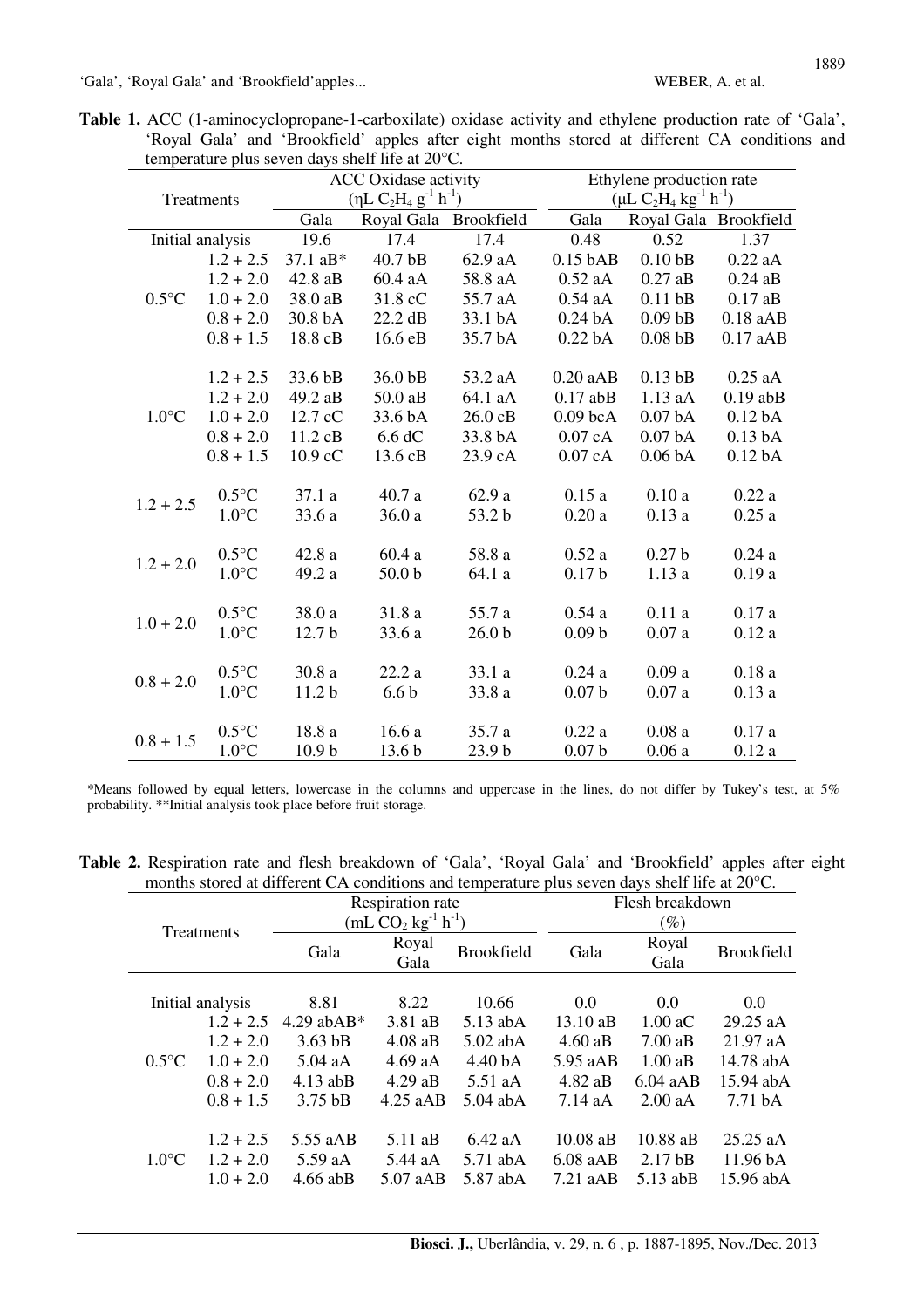|             | $0.8 + 2.0$     | 4.18 <sub>bB</sub> | $4.99$ aB         | $6.52$ aA         | 9.52 aAB  | $3.92$ abB       | 18.48 abA        |
|-------------|-----------------|--------------------|-------------------|-------------------|-----------|------------------|------------------|
|             | $0.8 + 1.5$     | 3.94 bA            | $4.50$ aA         | 4.86 bA           | $4.76$ aB | $2.97$ abB       | $26.09$ aA       |
| $1.2 + 2.5$ | $0.5^{\circ}C$  | 4.29 <sub>b</sub>  | 3.81 <sub>b</sub> | 5.13 <sub>b</sub> | 13.1a     | 1.0 <sub>b</sub> | 29.2a            |
|             | $1.0^{\circ}$ C | 5.55 a             | 5.11 a            | 6.42a             | 10.1a     | 10.9a            | 25.2a            |
| $1.2 + 2.0$ | $0.5^{\circ}C$  | 3.63 <sub>b</sub>  | 4.08 <sub>b</sub> | 5.02a             | 4.6a      | 7.0 a            | 22.0a            |
|             | $1.0^{\circ}$ C | 5.59 a             | 5.44 a            | 5.71 a            | 6.1 a     | 2.2a             | 12.0a            |
| $1.0 + 2.0$ | $0.5^{\circ}C$  | 5.04a              | 4.69a             | 4.40 <sub>b</sub> | 6.0a      | 1.0a             | 14.8 a           |
|             | $1.0^{\circ}$ C | 4.66a              | 5.07a             | 5.87 a            | 7.2a      | 5.1 a            | 16.0a            |
| $0.8 + 2.0$ | $0.5^{\circ}C$  | 4.13a              | 4.29a             | 5.51 <sub>b</sub> | 4.8a      | 6.0a             | 15.9a            |
|             | $1.0^{\circ}$ C | 4.18 a             | 4.99a             | 6.52a             | 9.5a      | 3.9a             | 18.5 a           |
| $0.8 + 1.5$ | $0.5^{\circ}C$  | 3.75a              | 4.25a             | 5.04a             | 7.1 a     | 2.0a             | 7.7 <sub>b</sub> |
|             | $1.0^{\circ}$ C | 3.94a              | 4.50a             | 4.86a             | 4.8 a     | 3.0a             | 26.1a            |

\*Means followed by equal letters, lowercase in the columns and uppercase in the lines, do not differ by Tukey's test, at 5% probability. \*\*Initial analysis took place before fruit storage.

Higher ACC oxidase activity was observed for 'Brookfield' apples compared to 'Royal Gala' and 'Gala', for nearly all the combinations of temperature and AC (Table 1). This is a different result from the one found by BRACKMANN et al. (2009), who observed higher activity in 'Royal Gala' compared to 'Brookfield'. As for CA, 'Gala' and 'Brookfield' apples stored at  $0.8$  kPa  $O<sub>2</sub>$  at 0.5°C showed lower ACC oxidase activity than those stored at higher oxygen partial pressures. At 1.0°C, lower activity was observed at 0.8 and 1.0  $kPa$  O<sub>2</sub>. This result was also found by WEBER et al. (2011) with 'Royal Gala' apples, where an increase in temperature from 0.0°C to 1.0°C required an increase in  $O_2$  partial pressure from 0.6 to 1.0kPa, respectively. For 'Royal Gala', higher activity was observed in the condition  $1.2 + 2.0$  at both temperatures, with gradual reduction in activity as  $O_2$  pressure decreased. A comparison of the storage temperatures in most CA conditions showed lower activity of the enzyme at 1.0°C, particularly in lower  $O_2$  conditions. According to YEARSLEY et al. (1997), this happens because as temperature increases, there is an increase in the lowest oxygen limit (LOL) and, as  $O_2$  is needed for ACC oxidase to be active (YANG; HOFFMANN, 1984), its activity is reduced.

Ethylene production was lower for 'Royal Gala' at 0.5°C, when compared to 'Gala' (Table 1). There were no differences among the cultivars at  $1.0^{\circ}$ C and  $O_2$  below 1.0kPa, but differences were observed when the fruits were stored at  $1.2$ kPa  $O_2$ . As for storage conditions,  $O_2$  partial pressures of 0.8 and 1.0 kPa resulted in lower ethylene production at  $1.0^{\circ}$ C for the three cultivars. Low  $O_2$  not only reduces ACC oxidase activity but also helps reduce ethylene synthesis because it is a substrate for such synthesis (YANG; HOFFMAN, 1984). Concerning storage temperature, 'Gala' had higher ethylene synthesis with storage at 0.5°C in four of the five CA conditions tested, unlike 'Royal Gala' and 'Brookfield', which showed hardly any differences, even though there was a little difference in ACC oxidase activity.

The comparison among the cultivars showed that 'Brookfield' had higher respiration rate than the other cultivars both at 0.5 and at 1.0°C (Table 2). The respiration rate for 'Royal Gala' and 'Brookfield' had little or no variation among the CA conditions at both temperatures. For 'Gala' and 'Brookfield' at 1.0°C, the fruits that were submitted to the lowest  $O_2$  conditions (0.8 and 1.0 kPa) had lower respiration rate. On 'Gala' and 'Royal Gala' apples the temperature only showed significant differences when storage  $O_2$  was 1.2 kPa (CO<sub>2</sub> = 2.0 and 2.5 kPa), where 1.0°C resulted in a higher respiration rate; however, there was statistical difference when  $O_2$  was below 1.0kPa. For 'Brookfield', the conditions  $1.2 + 2.5$ ,  $1.0 + 2.0$  and 0.8 + 2.0 also resulted in a higher respiration rate at 1.0°C. Temperature has a direct effect on the rate of chemical reactions; thus, higher temperature results in a higher respiration rate (WRIGHT et al., 2010). However, there is no oxygen for the respiratory process under low  $O<sub>2</sub>$  conditions (0.8) and 1.0 kPa, for 'Gala' and 'Royal Gala'), even at a higher temperature.

Flesh breakdown, just like ACC oxidase activity and respiration rate, was higher for 'Brookfield' than for the other two cultivars for all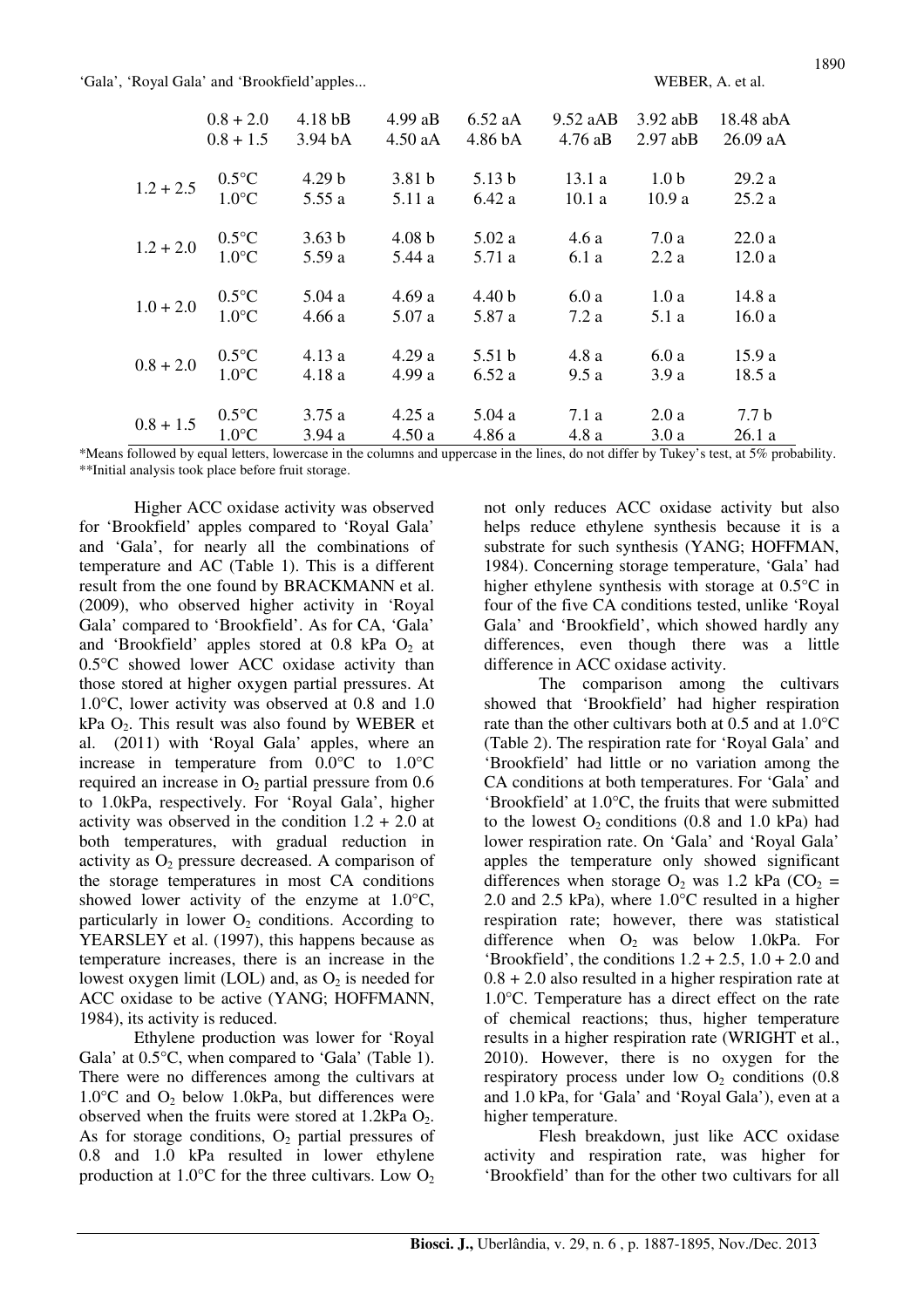the combinations of temperature and CA (Table 2), as opposed, once again, to the result obtained by BRACKMANN et al. (2009), who found higher flesh breakdown for 'Royal Gala' than for 'Brookfield'. The analysis of the CA conditions shows that there were no statistical differences for 'Gala' at 0.5 and 1.0°C, and for 'Royal Gala' at 0.5°C. For 'Brookfield' at 0.5°C there was lower incidence of this disorder at  $0.8+1.5$  kPa  $(O_2+C_2)$ , without a distinction between 0.8+2.0 and 1.0+2.0. 'Royal Gala' and 'Brookfield' at 1.0°C had lower incidence of flesh breakdown under higher  $O<sub>2</sub>$ (1.2+2.0). Again, these results are indicative that  $O<sub>2</sub>$  partial pressure has to be increased when the temperature is increased, which agree with the results found by WEBER et al. (2011) in 'Royal Gala' apples. According to CERETTA et al. (2010), very low  $O_2$  conditions increase susceptibility to damage by high  $CO<sub>2</sub>$ .

For flesh firmness, there was no interaction among the factors tested in the present study. Therefore, the treatment of a factor behaved the same way within another factor (Table 3). The observation of the main effects of each factor shows that flesh firmness can be preserved more effectively at 1.0° than at 0.5°C. The higher loss of flesh firmness of the fruits of this treatment may be associated with high ethylene production of the fruits stored under this condition (HIWASA et al., 2003), mainly, the fruits of the cultivar Gala. When different cultivars are compared, 'Brookfield' apples loss more firmness compared to the other cultivars, although they had shown higher flesh firmness at the beginning of storage. The lower flesh firmness in this cultivar is probably due to the fact that the fruits were extremely mature after eight months of storage, as evidenced by the higher incidence of mealiness and flesh breakdown (Table 2 and 3). Such physiological disorders reduce the integrity of the cell wall and adhesion among cells (PRASANA et al., 2007; PAYASI et al., 2009; PEREIRA et al., 2009) and, therefore, they also reduce flesh firmness. The rate of ethylene biosynthesis was also lower in this cultivar (Table 1), but this is likely occurred because the fruits were already at an early stage of senescence, and thus, less able to synthesize ethylene. Among the different CA conditions, lower flesh firmness was observed in the fruits stored at 1.2 kPa  $O_2$  + 2.5 kPa  $CO<sub>2</sub>$  compared to the other conditions.

|                   |        |        | Flesh firmness |                   | Mealiness        |                   |           |       |  |  |  |
|-------------------|--------|--------|----------------|-------------------|------------------|-------------------|-----------|-------|--|--|--|
| <b>Treatments</b> |        |        | (N)            |                   |                  | $(\%)$            |           |       |  |  |  |
|                   | Gala   | Royal  | Brook-         | Mean              | Gala             | Royal             | Brook-    | Mean  |  |  |  |
|                   |        | Gala   | Field          |                   |                  | Gala              | field     |       |  |  |  |
| I. A.             | 96.8   | 99.3   | 101.2          |                   | 0.0              | 0.0               | $0.0\,$   |       |  |  |  |
| $0.5^{\circ}$ C   | 78.6   | 78.7   | 75.6           | 77.6 <sub>b</sub> | 10.0             | 7.5               | 20.6      | 12.7a |  |  |  |
| $1.0^{\circ}$ C   | 79.7   | 80.6   | 76.7           | 79.0 a            | 7.7              | 6.7               | 19.5      | 11.3a |  |  |  |
|                   | 79.1 A | 79.6 A | 76.2 B         |                   | 8.8              | 7.1               | 20.1      |       |  |  |  |
| $1.2 + 2.5$       | 74.5   | 77.0   | 72.0           | 74.5 b            | $7.8$ aB         | $6.5$ abB         | $23.4$ aA | 12.6  |  |  |  |
| $1.2 + 2.0$       | 79.4   | 78.2   | 77.1           | 78.2 a            | $9.5$ aB         | $8.1$ abB         | 17.5 aA   | 11.7  |  |  |  |
| $1.0 + 2.0$       | 80.9   | 81.2   | 76.9           | 79.7 a            | 9.0aB            | $5.6$ abB         | $20.4$ aA | 11.6  |  |  |  |
| $0.8 + 2.0$       | 81.0   | 80.7   | 77.5           | 79.7 a            | $10.8$ aA        | $11.1$ aA         | 17.8 aA   | 13.2  |  |  |  |
| $0.8 + 1.5$       | 79.8   | 81.1   | 77.4           | 79.4 a            | $7.1 \text{ aB}$ | 4.0 <sub>bB</sub> | $21.3$ aA | 10.8  |  |  |  |
|                   | 79.1 A | 79.6 A | 76.2 B         |                   | 8.8              | 7.1               | 20.1      |       |  |  |  |

**Table 3**. Flesh firmness and mealiness of 'Gala', 'Royal Gala' and 'Brookfield' apples after eight months stored at different CA conditions and temperature plus seven days shelf life at 20°C.

\*Means followed by equal letters, lowercase in the columns and uppercase in the lines, do not differ by Tukey's test, at 5% probability. \*\*I.A.: Initial analysis took place before fruit storage.

Regarding the incidence of mealiness, interaction was observed across the CA conditions and the cultivars (Table 3). In all the CA conditions tested, except for 0.8 kPa  $O_2$  + 2.0 kPa  $CO_2$ , where there was no statistical differences across the cultivars, higher incidence of mealiness in the fruits of the cultivar Brookfield. This disorder is associated with higher activity of enzymes

polygalacturonase and pectinametilesterase, which transform protopectin molecules into soluble pectin (PRASANA et al., 2007; PAYASI et al., 2009), thus reducing adhesion among cells and turning the flesh mealy. When the different CA conditions are compared in each cultivar, statistical differences occur only in the cultivar Royal Gala, where 0.8 kPa  $O<sub>2</sub>$  combined with 2.0kPa  $CO<sub>2</sub>$  resulted in a higher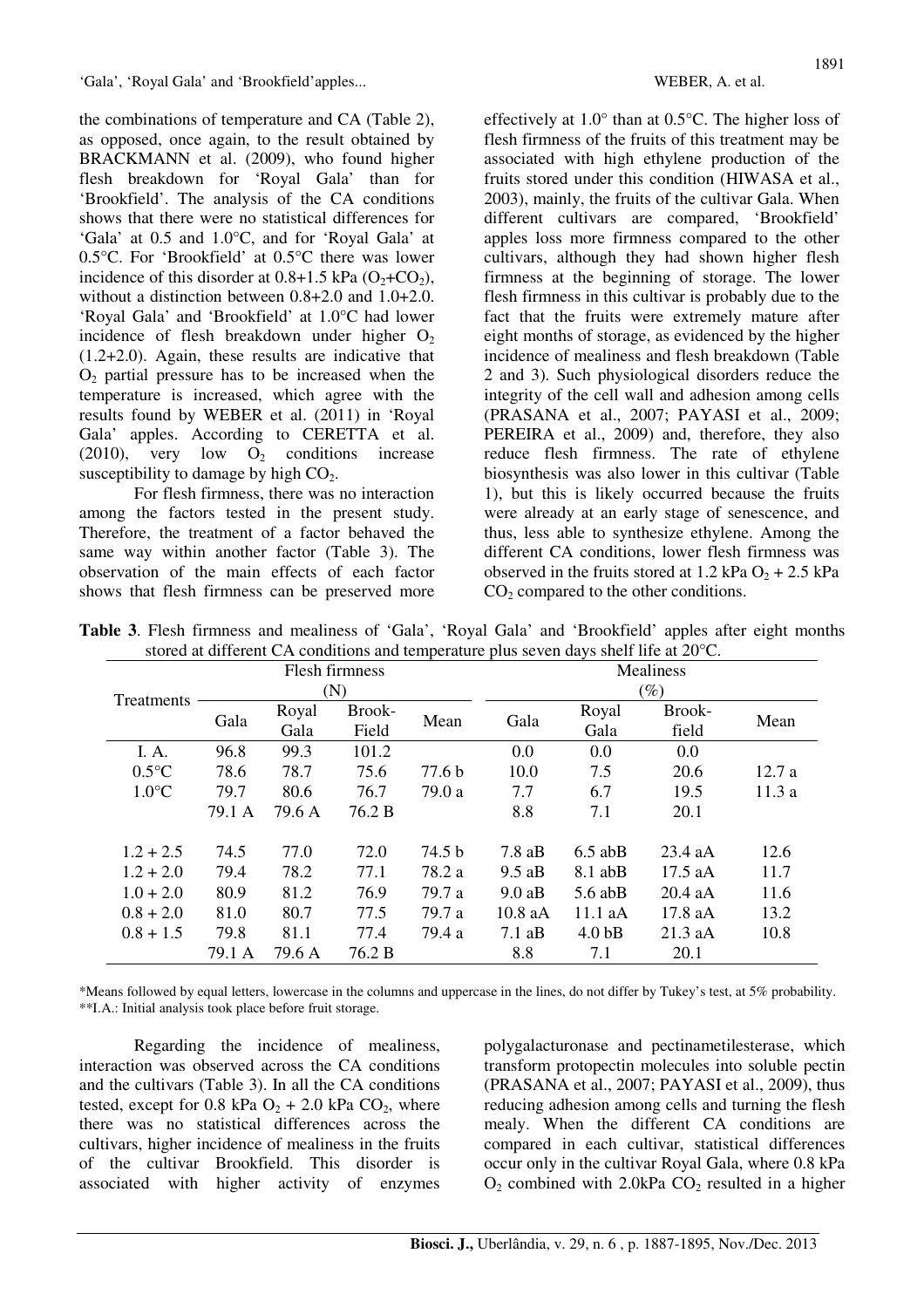incidence of this disorder. For cultivars nonsensitive to high  $CO<sub>2</sub>$ , WEBER et al. (2012) recommends that  $CO<sub>2</sub>$  partial pressure should be approximately twice as high as  $O<sub>2</sub>$  partial pressure. Another study conducted with 'Royal Gala' also found a high incidence of mealiness in the apples submitted to the same partial pressure of  $O_2$  and  $CO<sub>2</sub>$  (WEBER et al., 2011). Between the two temperatures tested, there was no significant difference for this variable.

Storage temperature did not have a significant effect on the concentration of total SS (Table 4). However, the observation of the different cultivars shows that total soluble solids content was high for 'Royal Gala', intermediate for 'Brookfield' and low for 'Gala'. These results differ from those found by BRACKMANN et al. (2009), who observed a higher total soluble solids content in 'Brookfield' compared to 'Royal Gala' and 'Galaxy'. Although, the SS level is related with the ripening at harvest and season that fruit growing. When the different CA conditions were observed, it could be seen that storage at 1.0 kPa  $O_2$  + 2.0 kPa  $CO<sub>2</sub>$  maintained a high content of total soluble

solids compared to the 1.2 kPa  $O_2$  + 2.5 kPa  $CO_2$ condition.

For titratable acidity, there was significant interaction between storage temperature and CA conditions (Table 4). At  $1.2$  kPa  $O_2$ , there was no difference between the temperatures, while in the other conditions the temperature of 0.5°C maintained higher content of organic acids. A comparison of the different CA conditions in each temperature shows that at the lowest temperature was higher consumption of organic acids at the highest  $O_2$  partial pressures, while at 1 $\degree$ C there was higher consumption of organic acids at the lowest  $O<sub>2</sub>$  partial pressures. This is indicative that when the temperature is increased,  $O_2$  partial pressures have to be increased as well, a similar result was found in 'Royal Gala' apples (WEBER et al., 2011). Among the cultivars, Gala had the highest acidity, 'Royal Gala' had an intermediate value, and 'Brookfield' had the lowest acidity. The lower titratable acidity of 'Brookfield' was due to the high respiration rate of the fruits of this cultivar (Table 2). Other studies associate the consumption of organic acids with respiration (BRACKMANN et al., 2009; SWEETMAN et al., 2009).

|                 |        |               | Soluble solids<br>$(^{\circ}Brix)$ |                   | Titratable acidity<br>(mEq $100$ mL <sup>-1</sup> ) |                    |                 |      |  |  |
|-----------------|--------|---------------|------------------------------------|-------------------|-----------------------------------------------------|--------------------|-----------------|------|--|--|
| Treatments      | Gala   | Royal<br>Gala | Brook-<br>field                    | Mean              | Gala                                                | Royal Gala         | Brook-<br>field | Mean |  |  |
| I. A.           | 11.4   | 11.7          | 12.0                               |                   | 5.0                                                 | 4.9                | 4.9             |      |  |  |
| $0.5^{\circ}C$  | 12.9   | 13.3          | 13.0                               | 13.1a             | 4.46                                                | 4.23               | 3.91            | 4.20 |  |  |
| $1.0^{\circ}$ C | 12.9   | 13.3          | 13.1                               | 13.1 a            | 4.30                                                | 4.10               | 3.80            | 4.06 |  |  |
|                 | 12.9 C | 13.3 A        | 13.0 B                             |                   | 4.38 A                                              | 4.16 B             | 3.85 C          |      |  |  |
|                 |        |               |                                    |                   |                                                     |                    |                 |      |  |  |
| $1.2 + 2.5$     | 12.8   | 13.2          | 13.0                               | 13.0 <sub>b</sub> |                                                     | $0.5^{\circ}$ C    | $1.0^{\circ}$ C | Mean |  |  |
| $1.2 + 2.0$     | 12.9   | 13.3          | 13.1                               | 13.1 ab           | $1.2 + 2.5$                                         | 4.10 <sub>bA</sub> | $4.08$ abA      | 4.09 |  |  |
| $1.0 + 2.0$     | 13.0   | 13.4          | 13.1                               | 13.2a             | $1.2 + 2.0$                                         | 4.13 bA            | $4.22$ aA       | 4.17 |  |  |
| $0.8 + 2.0$     | 12.9   | 13.4          | 13.0                               | $13.1$ ab         | $1.0 + 2.0$                                         | $4.37$ aA          | $4.10$ abB      | 4.23 |  |  |
| $0.8 + 1.5$     | 13.0   | 13.3          | 12.9                               | 13.1 ab           | $0.8 + 2.0$                                         | $4.20$ abA         | $4.00$ abB      | 4.10 |  |  |
|                 | 12.9 C | 13.3 A        | 13.0 B                             |                   | $0.8 + 1.5$                                         | $4.20$ abA         | 3.91 bB         | 4.05 |  |  |
|                 |        |               |                                    |                   |                                                     | 4.20               | 4.06            |      |  |  |

**Table 4**. Soluble solids and titratable acidity of 'Gala', 'Royal Gala' and 'Brookfield' apples after eight months stored at different CA conditions and temperature plus seven days shelf life at 20°C.

\*Means followed by equal letters, lowercase in the columns and uppercase in the lines, do not differ by Tukey's test, at 5% probability. \*\*I.A.: Initial analysis took place before fruit storage.

Therefore, storage at 1.0°C resulted in lower ACC oxidase activity and lower ethylene production, but did not increase the respiration rate and, as a consequence, provided better maintenance of flesh firmness. This result was also found by WEBER et al. (2012). Thus, increasing storage temperature and, for that matter, the possibility of using slightly higher oxygen partial pressures can be a good alternative for cost reduction under cold storage and controlled atmosphere.

#### **CONCLUSIONS**

Temperature of 1.0°C promotes better storage condition due the high flesh firmness and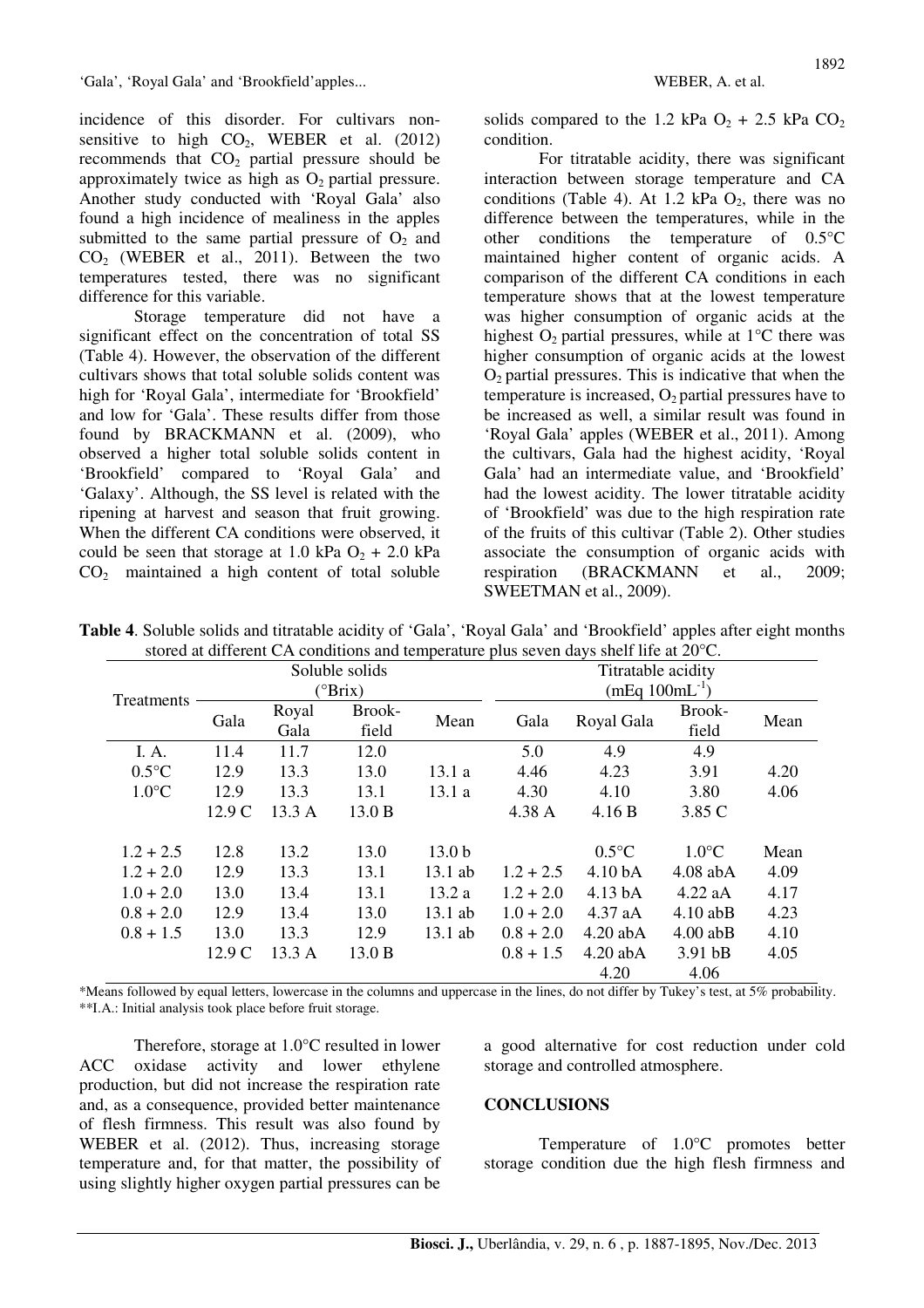The best ULO condition stay between 0.8 up to 1.0 kPa of  $O_2$  and 1.5 up to 2.0 kPa of  $CO_2$ that reduces the ACC oxidase enzyme and ethylene production.

'Brookfield' apples have lower storage potential because the high respiration rate and flesh breakdown.

#### **ACKNOWLEDGEMENTS**

To Conselho Nacional de Desenvolvimento Científico e Tecnológico, Coordenação de aperfeiçoamento de Pessoal e de Nível Superior and Fundação de Amparo à Pesquisa do Estado do Rio Grande do Sul, for financial support.

**RESUMO:** A maioria das maçãs produzidas no Brasil deve ser armazenada para um fornecimento regular durante todo ano ao mercado consumidor. Assim, o presente estudo tem por objetivo avaliar a resposta de maçãs 'Gala', 'Royal Gala' e 'Brookfield' armazenadas em diferentes condições de ULO e temperaturas. O experimento foi conduzido em um delineamento inteiramente casualizado com 25 frutos por unidade experimental e foi usado um esquema trifatorial (2x5x3) com parcelas subdivididas. Após oito meses de armazenamento mais sete dias de vida de prateleira, houve uma significativa interação entre os fatores temperatura/CA/cultivar para atividade da enzima ACC oxidase, produção de etileno, taxa respiratória e degenerescência de polpa. Para firmeza de polpa, não houve interação entre os fatores testados no presente estudo. Entretanto, a observação dos efeitos principais de cada fator verifica-se que a firmeza de polpa e mantida mais elevada quando os frutos foram armazenados na temperatura de 1.0°C do que 0.5°C. A temperatura de 1.0°C promove melhores condições de armazenamento pela maior firmeza de polpa e menor atividade da enzima ACC oxidase dos frutos após o armazenamento. A melhor condição de ULO esta entre 0.8 até 1.0 kPa de O<sub>2</sub> e 1.5 até 2.0 kPa de CO2 que reduz a atividade da enzima ACC oxidase e a produção de etileno. Maçãs 'Brookfield' tem menor potencial de armazenamento pela elevada taxa respiratória e degenerescência de polpa.

**PALAVRAS-CHAVE:** *Malus domestica*. Pós-colheita. Qualidade. Desordens fisiológicas.

#### **REFERENCES**

AGRIANUAL. **Anuário da Agricultura Brasileira**. São Paulo: FNP, 2009. 497 p.

BOERSIG, M. R.; KADER, A. A.; ROMANI, R. J. Aerobic-anaerobic respiratory transition in pear fruit and cultured pear fruit cells. **Journal of American Society of Horticultural Science,** Alexandria, v. 113, p. 869- 873, Nov. 1988.

BRACKMANN, A.; WEBER, A.; PINTO, J. A. V.; NEUWALD, D. A.; STEFFENS, C. A. Manutenção da qualidade pós-colheita de maçãs 'Royal Gala' e 'Galaxy' sob armazenamento em atmosfera controlada. **Ciência Rural,** Santa Maria, v. 38, p. 2478-2484, Dec. 2008.

BRACKMANN, A.; SESTARI, I.; GUARIENTI, A. J. W.; PINTO, J. A. V.; STEFFENS, C. A. Qualidade da maçã 'Gala' armazenada em diferentes pressões parciais de O<sub>2</sub> e CO<sub>2</sub>. **Revista da FZVA - Faculdade de Zootecnia, Veterinária e Agronomia,** Uruguaiana, v. 12, p. 98-105, Jan./dec. 2005.

BRACKMANN, A.; WEBER, A.; PAVANELLO, E. P.; BOTH, V.; SESTARI, I. Armazenamento em atmosfera controlada de maçãs mutantes da cultivar Gala. **Revista Brasileira de Armazenamento,** Viçosa, v. 34, n. 2, p. 50-57, Jan./Jun. 2009.

BUFLER, G. Ethylene-promoted conversion of 1- aminocyclopropene-1-carboxylic acid to ethylene in peel of apple at various stages of fruit development. **Plant Physiology,** Rockville, v. 80, p. 539-543, Feb.1986.

CERETTA, M.; BRACKMANN, A.; PINTO, J. A. V.; LUCIO, A. C.; ANESE, R. O. Tolerância de maçãs 'Gala' a pressões parciais extremas de O<sub>2</sub> e CO<sub>2</sub> durante o armazenamento. **Revista Brasileira de Armazenamento,** Viçosa, v. 35, n. 1, p. 60-69, Jul./Dec. 2010.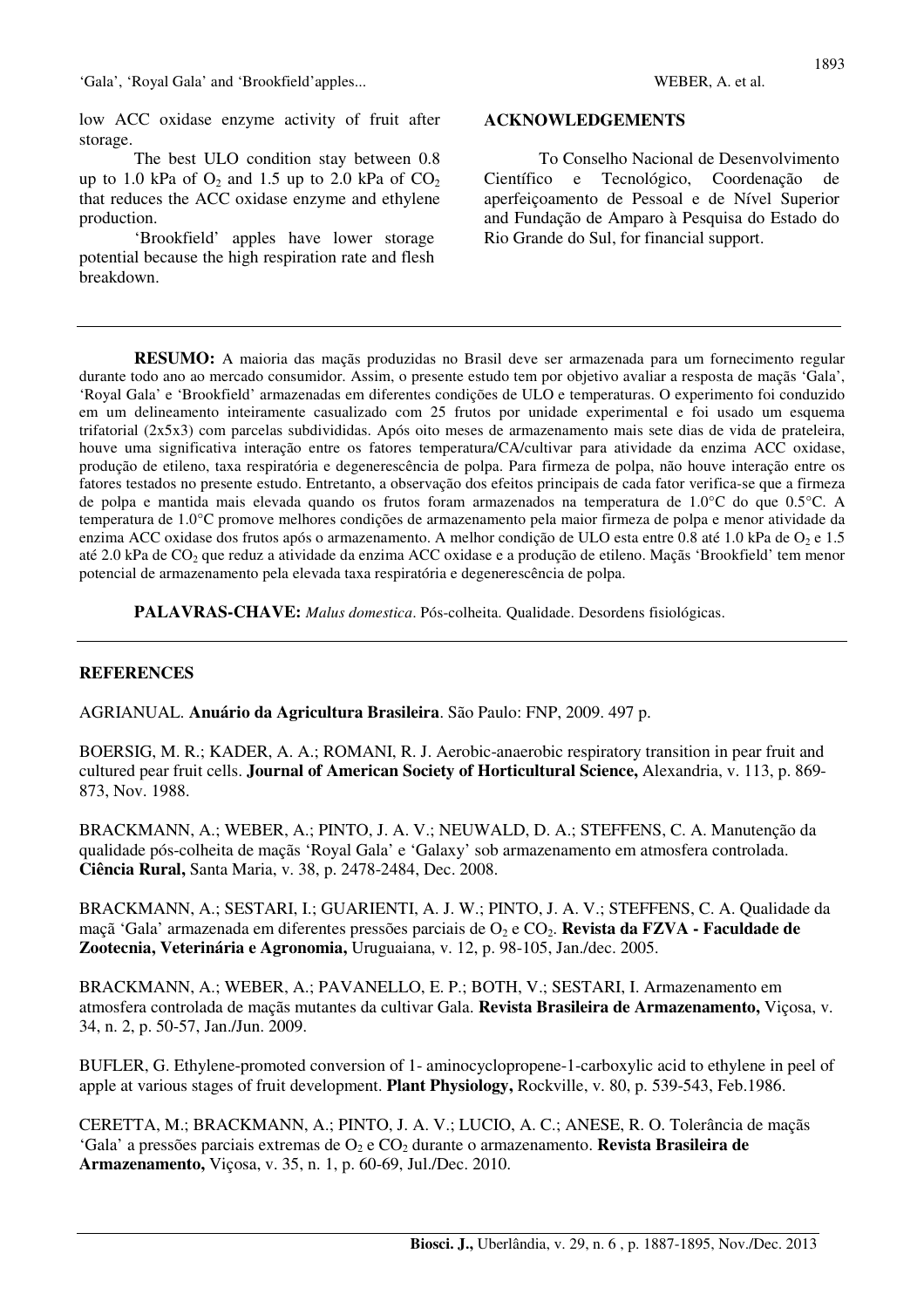FRANCK, C.; LAMMERTYN, J.; HO, Q. T.; VERBOVEN, P.; VERLINDEN, B.; NICOLAI, B. M. Browning disorders in pear fruit. **Postharvest Biology and Technology,** Amsterdam, v. 43, p. 1-13, Jan. 2007.

GRAN, C. D.; BEAUDRY, R. M. Determination of the low oxygen limit for several commercial apple cultivars by respiratory quotient breakpoint. **Postharvest Biology and Technology,** Amsterdam, v. 3, p. 259- 267, Oct. 1993.

HIWASA. K.; KINUGASA, Y.; AMANO, S.; HASHIMOTO, A.; NAKANO, R.; INABA, A.; KUBO, Y. Ethylene is required for both the initiation and progression of softening in pear (*Pyrus communis* L.) fruit. **Journal of Experimental Botany**, Lancaster, v. 54, p. 771‑779, Feb. 2003. Disponível em: <http://jxb.oxfordjournals.org/content/54/383/771.short>. Acesso em: 14 mar. 2013.

INSTITUTO BRASILEIRO DE GEOGRAFIA E ESTATÍSTICA (IBGE). **Banco de dados agregados:**  Disponível em:<http://www.sidra.ibge.gov.br/bda/agric/default.asp?t=2&z=t&o=11&u1=1&u2=1&u3=1&u4=1&u5=1&u 6=1>. Acesso em: 17 Mar. 2013.

KE, D.; RODRIGUES-SINOBAS, L.; KADER, A. A. Physiology and prediction of fruit tolerance to lowoxygen atmosphere. **Journal of the American Society for Horticultural Science,** Alexandria, v. 116, n. 2, p. 253-260, Mar. 1991. Disponível em: < http://ucce.ucdavis.edu/files/datastore/234-292.pdf>. Acesso em: 14 mar. 2013.

LAU, O. L. Storage procedures, low oxygen and low carbon dioxide atmospheres on storage quality of 'Golden Delicious' apples. **Journal of American Society of Horticultural Science,** Alexandria. v. 110, p. 541-547, Feb. 1985.

ORTIZ, A.; GRAELL, J.; LARA, I. Cell wall-modifying enzymes and firmness loss in ripening 'Golden Reinders' apples: A comparison between calcium dips and ULO storage. **Food Chemistry,** Chicago, v. 128, p. 1072-1079, Oct. 2011.

PAYASI, A.; MISHRA, N. N.; CHAVES, A. L. S.; SINGH, R. Biochemistry of fruit softening: an overview. **Physiology and Molecular Biology of Plants**, Lucknow, v. 15, n. 2, p. 103-113, Apr. 2009. Available from: < http://link.springer.com/article/10.1007%2Fs12298-009-0012-z?LI=true> Accessed: Mar, 02. 2013.

PEREIRA, T.; ALMEIDA, P. S. G.; AZEVEDO, I. G.; CUNHA, M.; OLIVEIRA, J. G.; SILVA, M. G.; VARGAS, H. Gas diffusion in 'Golden' papaya fruit at different maturity stages. **Postharvest Biology and Technology,** Amsterdam, v. 54, p. 123-130, Dec. 2009.

PRASANNA, V.; PRABHA, T. N.; THARANATHAN, R. N. Fruit ripening phenomena - an overview. **Critical Reviews in Food Science and Nutrition**, Boca Raton, v. 47, p. 1‑19, Oct. 2007.

SWEETMAN, C.; DELUC, L. G.; CRAMER, G. R.; FORD, C. M.; SOOLE, K. L. Regulation of malate metabolism in grape berry and other developing fruits. **Phytochemistry,** Oxford, v. 70, p. 1329-1344, Jul./Aug. 2009.

WEBER, A.; BRACKMANN, A.; ANESE, R. O.; BOTH, V.; PAVANELLO, E. P. 'Royal Gala' apple quality stored under ultralow oxygen concentration and low temperature conditions. **Pesquisa Agropecuária Brasileira,** Brasília, v. 46, n. 12, p. 1597-1602, Dec. 2011.

WEBER, A.; BRACKMANN, A.; THEWES, F. R.; BOTH, V.; ANESE, R. O.; SCHORR, M. R. W. Relative humidity and its interaction with the storage temperature of 'Gala' apples and mutants. **Ciência Rural**, v. 42, n. 12, p. 2159-2165, 2012. Available from: < http://www.scielo.br/pdf/cr/2012nahead/a35312cr2012-0007.pdf> Accessed: Mar, 03. 2013.